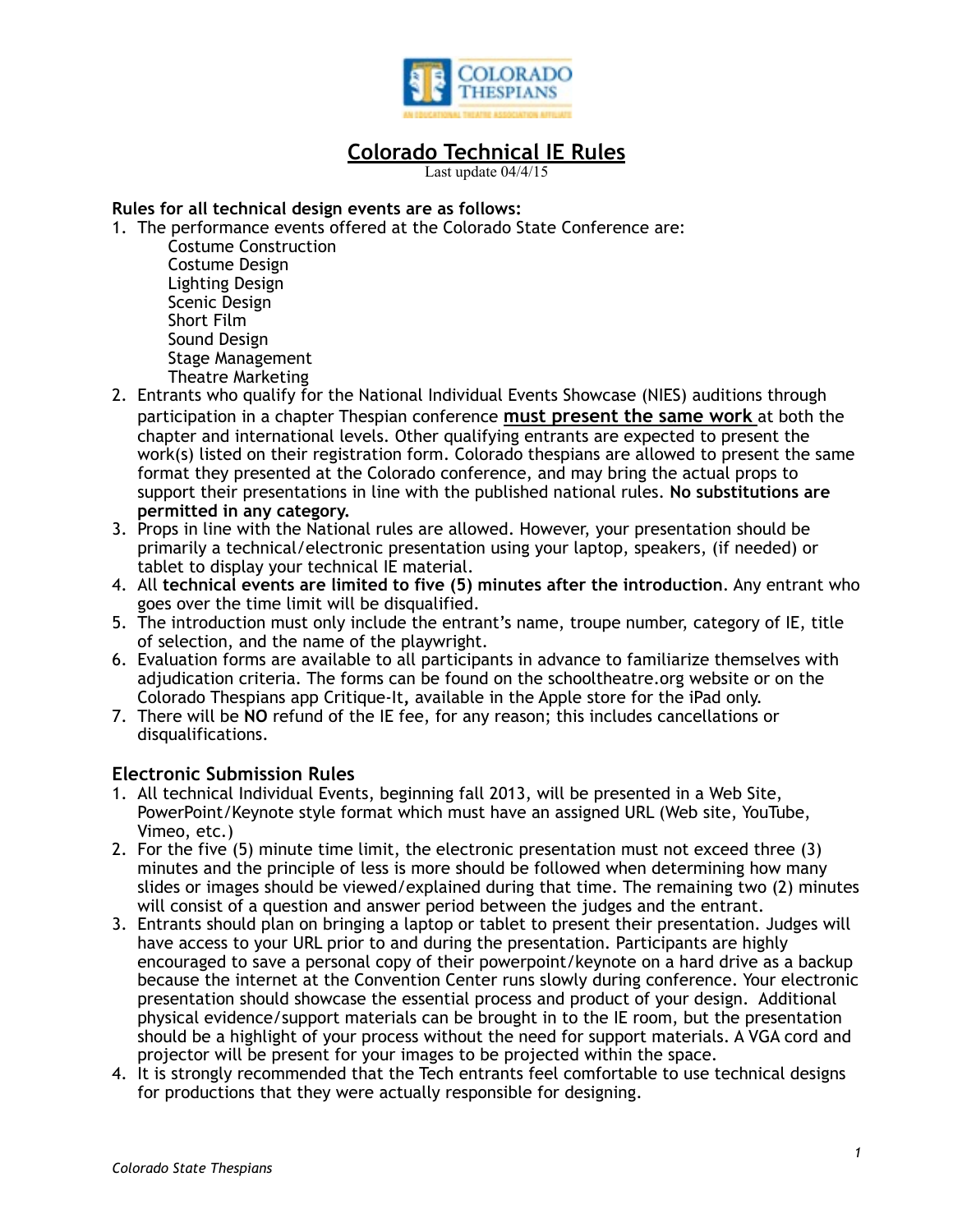

**5. URL submissions should be titled in the following format: CO\_IETech\_Category\_Student's Last Name. For example: CO\_IETech\_LightingDesign\_Schuttler** 

## *Costume Design/Construction*

- 1. **General Rule:** The entrant's presentation must be a design for one published play written for the theatre. Designs for performances of poetry, fiction, screenplays, or any other medium are not permitted.
- 2. **Design Presentation:** The entrant must present five (5) character renderings. These may represent five (5) different characters, or follow a single character though several appropriate changes. No more than five (5) renderings are permitted.
- 3. **Design Presentation:** Each design must be executed in full color of the designer's choice, such as illustration board, electronic illustration, heavy poster board, or foam core within the video presentation. Background color is at the discretion of the designer. Template or trace characters may be used.
- 4. **Design Presentation:** Notes of clarification on the design may be written on the board or presented in a voice over. Electronically displayed fabric swatches are encouraged and may be in the presentation.
- 5. **Costume Construction Presentation:** Entrants may choose between two different approaches: Garment Patterning and Construction, or Costume Craft – Millinery Patterning and Construction.
- 6. **Costume Construction Presentation:** Constructed pieces may be displayed electronically on a model if desired. The costume must be presented during the electronic presentation, yet should NOT be worn to the IE session.
- 7. **Costume Construction Presentation:** Any patterns may be used, but the cost must be published in the presentation materials.
- 8. **General Rule:** Each image should be labeled: (a) play title and playwright; (b) character's name, act, and scene; and (c) the entrant's name and troupe number.
- 9. **General Rule:** The introduction must include only the entrant's name, troupe number, title of play, and playwright.
- 10.**General Rule:** Only one entrant may be involved in the design. No collaborations are permitted.
- 11.**General Rule:** The electronic presentation should contain the following elements: (a) a brief statement of the design choices inspired by the script; (b) research materials; (c) preliminary sketches, if applicable; and (d) other sources of inspiration for design and color palette, if any were used.
- 12.**General Rule:** The entrant must make a three (3) minute electronic presentation which justifies their choices and process, and should be prepared to answer questions about their presentation in the two (2) minute question and answer period that follows. The overall session cannot exceed five (5) minutes, including set up, questions and answers. Judges will have access to the URL as the entrant presents the material and before and after the presentation.

### *Theatre Marketing*

- 1. **General Rule:** The entrant's presentation must be a design for one published play written for the theatre. Designs for performances of poetry, fiction, screenplays, or any other medium are not permitted.
- 2. **Theatre Marketing Presentation:** Include the following materials electronically:
	- **•** Poster design or finished poster (11"  $\times$  17"), which can be displayed as it was originally posted and published in the entrant's school
	- **•** Program design or finished program
	- Two press releases consisting of an informational article and feature article
	- A promotional project idea or documentation of a completed promotional project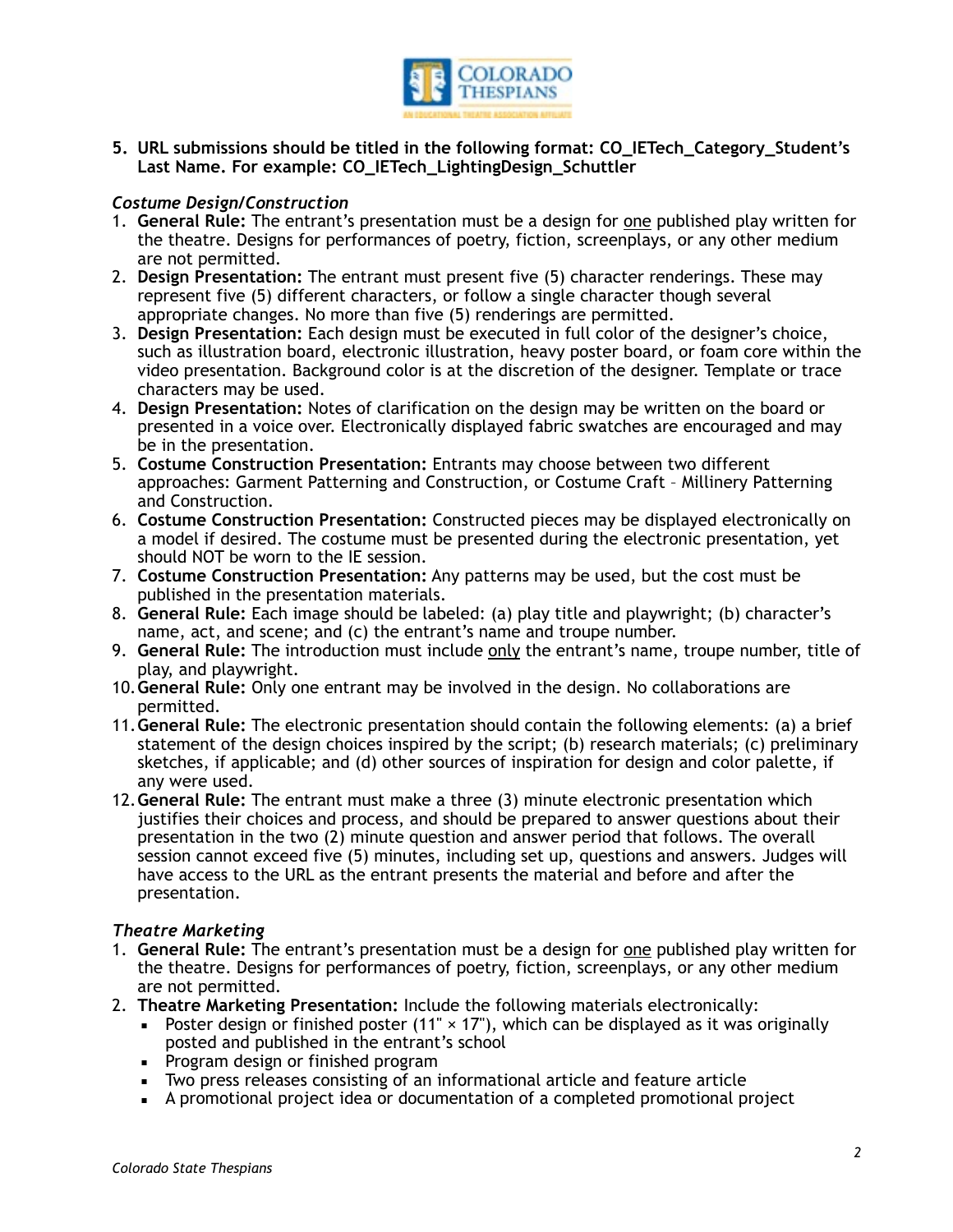

- **EXED** Information about the budget for the publicity campaign and justification of expenses must be included*.* The entrant's work will be judged on *how the money was spent.*
- 3. **General Rule:** Each image should be labeled: (a) play title and playwright; (b) character's name, act, and scene; and (c) the entrant's name and troupe number.
- 4. **General Rule:** The introduction must include only the entrant's name, troupe number, title of play, and playwright.
- 5. **General Rule:** Only one entrant may be involved in the design. No collaborations are permitted.
- 6. **General Rule:** The electronic presentation should contain the following elements: (a) a brief statement of the design choices inspired by the script; (b) research materials; (c) preliminary sketches, if applicable; and (d) other sources of inspiration for design and color palette, if any were used.
- 7. **General Rule:** The entrant must make a three (3) minute electronic presentation which justifies their choices and process, and should be prepared to answer questions about their presentation in the two (2) minute question and answer period that follows. The overall session cannot exceed five (5) minutes, including set up, questions and answers. Judges will have access to the URL as the entrant presents the material and before and after the presentation.

## *Scenic Design*

- 1. **General Rule:** The entrant's presentation must be a design for one published play written for the theatre. Designs for performances of poetry, fiction, screenplays, or any other medium are not permitted.
- 2. **Scenic Design Presentation:** The entrant must construct an original, three-dimensional model OR a perspective rendering executed to the scale of either  $\frac{1}{4}$ " = 1'0" or  $\frac{1}{2}$ " = 1'0", showing the set and its relationship to the theatrical space. Either model or rendering will be permitted and should be included in the electronic presentation. Be sure to rotate your model or rendering to display all aspects in your presentation.
- 3. **Scenic Design Presentation:** At least one figure must be included in the rendering or model to show proportion and scale.
- 4. **Scenic Design Presentation:** The entrant must draw a floor plan to the same scale. All forms of staging are permitted. The set design must clearly define the performance space and audience configuration.
- 5. **General Rule:** Each image should be labeled: (a) play title and playwright; (b) character's name, act, and scene; and (c) the entrant's name and troupe number.
- 6. **General Rule:** The introduction must include only the entrant's name, troupe number, title of play, and playwright.
- 7. **General Rule:** Only one entrant may be involved in the design. No collaborations are permitted.
- 8. **General Rule:** The electronic presentation should contain the following elements: (a) a brief statement of the design choices inspired by the script; (b) research materials; (c) preliminary sketches, if applicable; and (d) other sources of inspiration for design and color palette, if any were used.
- 9. **General Rule:** The entrant must make a three (3) minute electronic presentation which justifies their choices and process, and should be prepared to answer questions about their presentation in the two (2) minute question and answer period that follows. The overall session cannot exceed five (5) minutes, including set up, questions and answers. Judges will have access to the URL as the entrant presents the material and before and after the presentation.

*Short Film*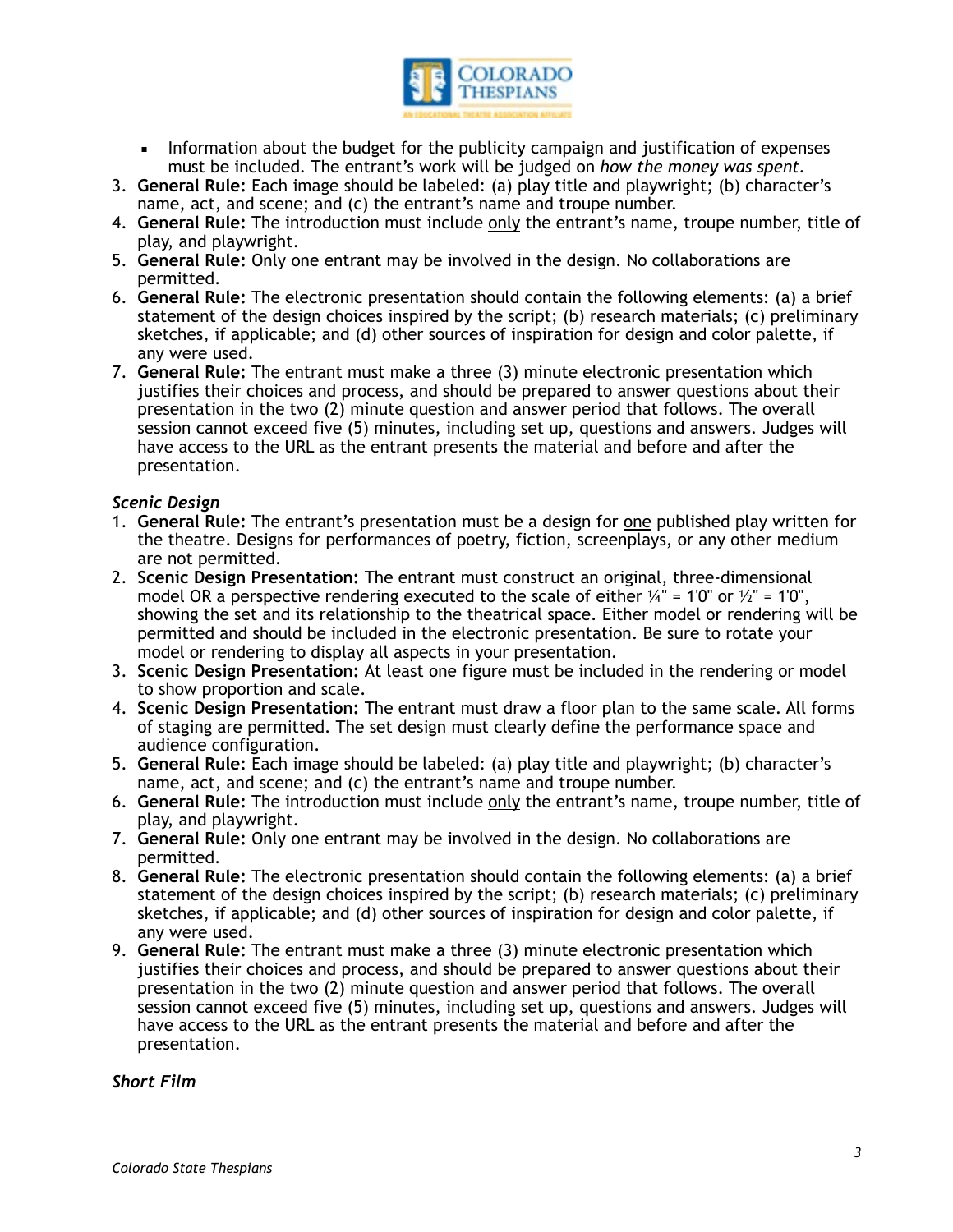

- 1. **General Rule:** The entrant's presentation must be an original story created for film. Stories always have a beginning, middle and an end, following a traditional plot line. Films for performances of poetry, fiction, screenplays, or any other medium are not permitted.
- 2. **Short Film Presentation:** The entrant must submit a URL with an original short film that is no longer than five (5) minutes in length from the opening title screen to final credits. The submission must be made by a URL address.
- 3. **Short Film Presentation:** Films must be of original content and may be collaborations between students.
- 4. **Short Film Presentation:** Music must be original or documented public domain material.
- 5. **Short Film Presentation:** Material created by students in this event that is deemed by the judge(s) to be obscene or disruptive may receive lower ratings or in some extreme cases may result in disqualification.
- 6. **General Rule:** Credits should include: (a) film title and playwright; (b) character's name, and actors involved; and (c) the entrant's name, role, and troupe number.

## *Stage Management*

- 1. **General Rule:** The entrant's presentation must be a design for one published play written for the theatre. Designs for performances of poetry, fiction, screenplays, or any other medium are not permitted.
- 2. **Stage Management Presentation:** The entrant must present an electronic production book, including but not limited to:
	- Script with blocking and tech cues (i.e., sound, lights, etc.)
	- Schedules: rehearsal and performance
	- Technical Information to include:
		- $\Rightarrow$  Scene shift information
		- $\Rightarrow$  Costume plot information
		- $\Rightarrow$  Prop plot information
- 3. **General Rule:** Each image should be labeled: (a) play title and playwright; and (b) the entrant's name and troupe number.
- 4. **General Rule:** The introduction must include only the entrant's name, troupe number, title of play, and playwright.
- 5. **General Rule:** Only one entrant may be involved in the design. No collaborations are permitted.
- 6. **General Rule:** The electronic presentation should contain the following elements: (a) a brief statement of the design choices inspired by the script; (b) research materials; (c) preliminary sketches, if applicable; and (d) other sources of inspiration for design and color palette, if any were used.
- 7. **General Rule:** The entrant must make a three (3) minute electronic presentation which justifies their choices and process, and should be prepared to answer questions about their presentation in the two (2) minute question and answer period that follows. The overall session cannot exceed five (5) minutes, including set up, questions and answers. Judges will have access to the URL as the entrant presents the material and before and after the presentation.

### *Lighting Design*

- 1. **General Rule:** The entrant's presentation must be a design for one published play written for the theatre. Designs for performances of poetry, fiction, screenplays, or any other medium are not permitted.
- 2. **Lighting Design Presentation:** The entrant must present an electronic *Light Plot.* The single slide should include a *Unit Key* for clarification of all stage fixtures, and a Title Block indicating: show name, producer, facility, date of production, drawn by and scale data.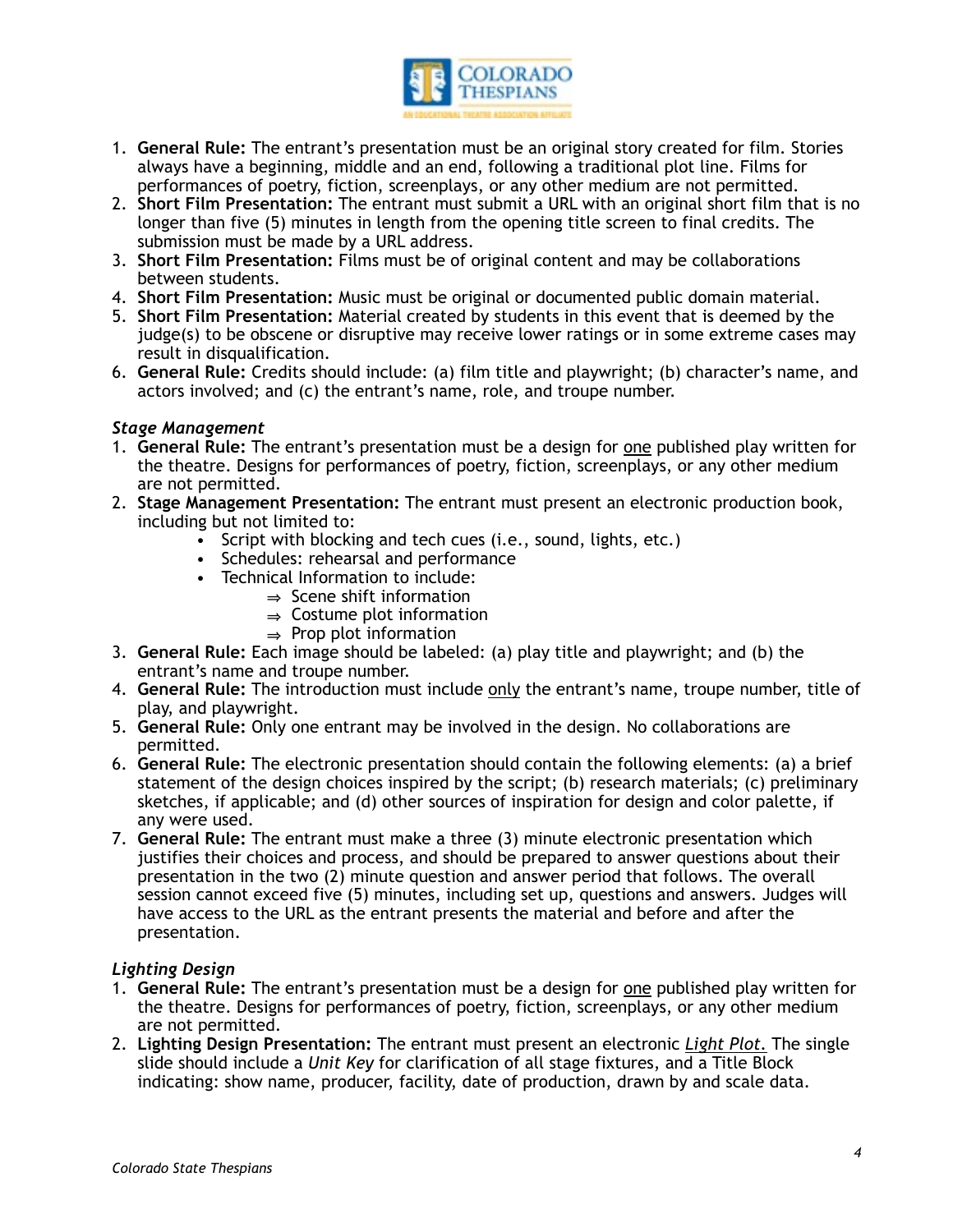

- 3. **Lighting Design Presentation:** Provide a one slide document only. *Conceptual Visualization:*  Discuss the director's point of view of the play and his/her lighting wishes, the visions for light, any major messages in the play that light should enhance, and technically how the lighting dreams and visions were achieved.
- 4. **Lighting Design Presentation:** Provide a one slide document only, a *Magic Sheet, or small ground plan,* that represents the scenery and the stage. Visually show the colors used in the design and the angles chosen for all major components of the design. (specials are not required to be noted) Notes and/or voice over on the document should make the choices obvious.
- 5. **Lighting Design Presentation:** Provide a dimmer/or channel hookup of the light plot only; do not submit a unit schedule.
- 6. **Lighting Design Presentation:** A section (side view of the stage-showing fixtures) is helpful but not required.
- 7. **General Rule:** Each image should be labeled: (a) play title and playwright; (b) character's name, act, and scene; and (c) the entrant's name and troupe number.
- 8. **General Rule:** The introduction must include only the entrant's name, troupe number, title of play, and playwright.
- 9. **General Rule:** Only one entrant may be involved in the design. No collaborations are permitted.
- 10.**General Rule:** The electronic presentation should contain the following elements: (a) a brief statement of the design choices inspired by the script; (b) research materials; (c) preliminary sketches, if applicable; and (d) other sources of inspiration for design and color palette, if any were used.
- 11.**General Rule:** The entrant must make a three (3) minute electronic presentation which justifies their choices and process, and should be prepared to answer questions about their presentation in the two (2) minute question and answer period that follows. The overall session cannot exceed five (5) minutes, including set up, questions and answers. Judges will have access to the URL as the entrant presents the material and before and after the presentation.

## *Sound Design*

- 1. **General Rule:** The entrant's presentation must be a design for one published play written for the theatre. Designs for performances of poetry, fiction, screenplays, or any other medium are not permitted.
- 2. **Sound Design Presentation:** The entrant must present an electronic Sound System Plot on two (2) slides.
	- a. Slide 1 should be the speaker plot indicating where on the set and in the performance space loudspeakers will be placed. The relationship of speakers on the plot to speakers on the block diagram must be clear.
	- b. Slide 2 should be the block diagram indicating signal flow through the sound system and [should follow the USITT Student Sound Graphics Standards available at: http://usitt.org/](http://usitt.org/commissions/sound/Sound_Comm_Graphics_Project_2008.html) commissions/sound/Sound\_Comm\_Graphics\_Project\_2008.html.
- 3. **Sound Design Presentation:** Provide one slide on the Design Statement: Discuss the director's point of view of the play/musical and his/her sound wishes, your vision for sound, any major messages in the play/musical that sound should enhance, and technically how the sound was achieved.
- 4. **Sound Design Presentation:** Provide suitable examples of the sound design during the electronic presentation. Examples should cover the major goals outlined in the design statement. To assist in the presentation, entrants may wish to bring additional speakers for the computer used.
- 5. **Sound Design Presentation:** Plan the presentation so that examples can be played without talking over them.